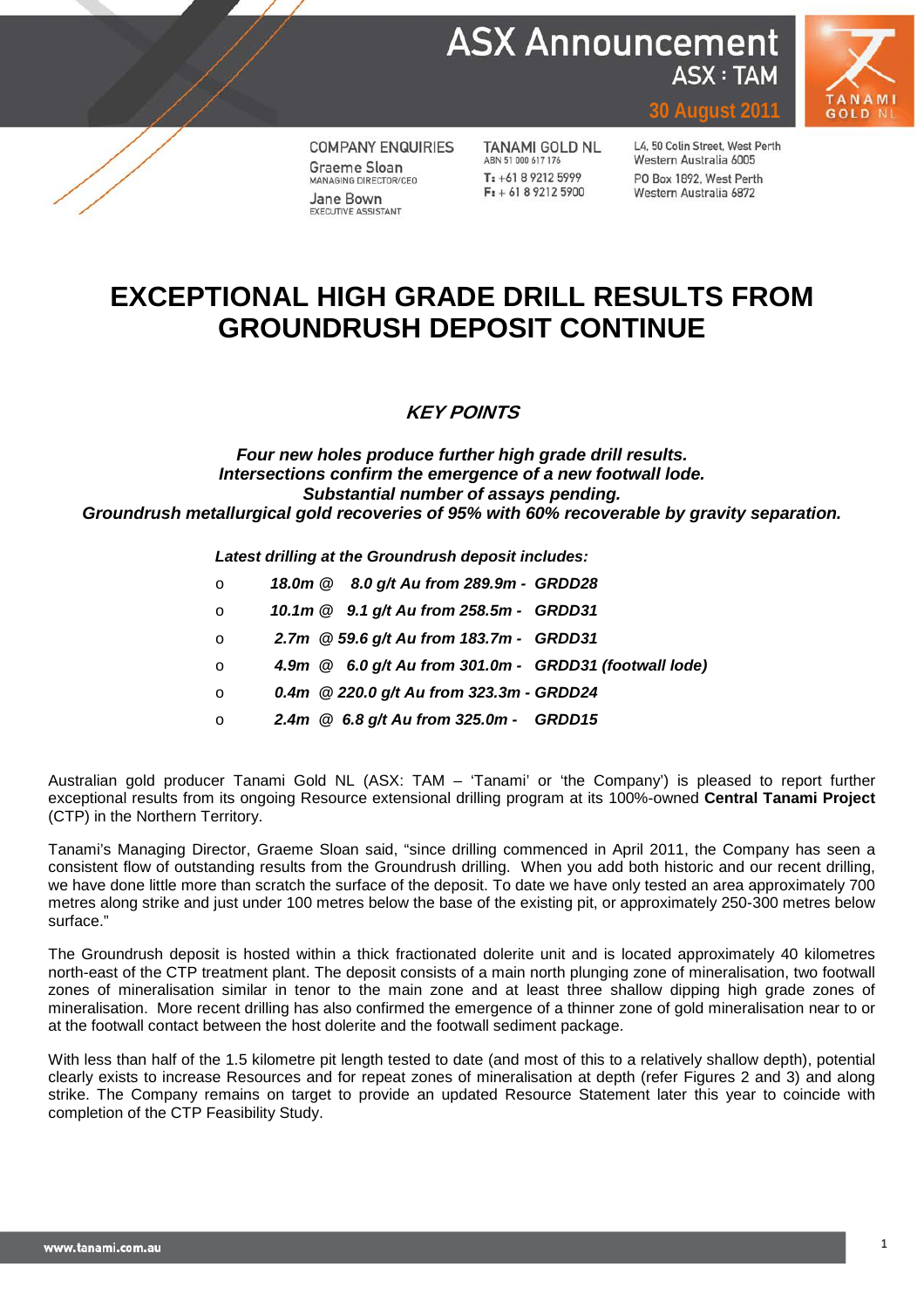Recent assay results from holes GRDD15, GRDD24, GRDD28 and GRDD31 have all returned excellent gold intervals including:

- o *18.0m @ 8.0 g/t Au from 289.9m - GRDD28*
- o *10.1m @ 9.1 g/t Au from 258.5m - GRDD31*
- o *2.7m @ 59.6 g/t Au from 183.7m - GRDD31*
- o *4.9m @ 6.0 g/t Au from 301.0m - GRDD31 (footwall lode)*
- o *0.4m @ 220.0 g/t Au from 323.3m - GRDD24*
- o *2.4m @ 6.8 g/t Au from 325.0m - GRDD15*
- o *8.8m @ 2.5 g/t Au from 363.0m - GRDD15*
- o *12.0m @ 4.0 g/t Au from 251.4m - GRDD24*
- o *0.7m @ 50.7 g/t Au from 251.3 - GRDD28*
- o *5.3m @ 3.9 g/t Au from 337.0m - GRDD28 (footwall lode)*
- o *0.7m @ 42.7 g/t Au from 209.3m - GRDD31*

A detailed summary of these and other holes are presented in Tables 1 and 2.

The third phase of diamond drilling at Groundrush is now complete with a total of 38 holes drilled since April 2011. A significant number of assays remain outstanding. Planning of the fourth phase of drilling is underway and will be finalised when all outstanding assays from Groundrush are received and assessed.

Test work to determine gold recoveries for the Groundrush deposit has been undertaken by metallurgical consultants with the results showing gold recoveries in excess of 95%. This is consistent with historical gold recoveries achieved during earlier mining operations. Importantly, the test work also indicated a very high gravity component with up to 60% recoverable by gravity separation.

Mr Sloan said, "given the extremely high success rate of drilling to date, multiple zones of mineralisation identified during this early phase of drilling, excellent gold recoveries including a very high gravity component, and the clear potential for this system to continue at depth and along strike, the Groundrush deposit has the potential to increase significantly and to underpin the Company's transition into the ranks of mid-tier gold producers."

#### **Graeme Sloan Managing Director**

*The information in this report that relates to Geological Data and Exploration Results is based on information compiled by Mr Michael Thomson, a full time employee and Resource Geologist of Tanami Gold NL. Mr Thomson is a member of the Australasian Institute of Mining and Metallurgy and has sufficient experience which is relevant to the style of mineralisation and type of deposit under consideration to qualify as a Competent Person as defined in the December 2004 edition of the Australasian Code for Reporting of Exploration Results, Mineral Resources and Ore Reserves (JORC Code). Mr Thomson consents to the inclusion in this report of the matters based on his information in the form and context in which they appear.*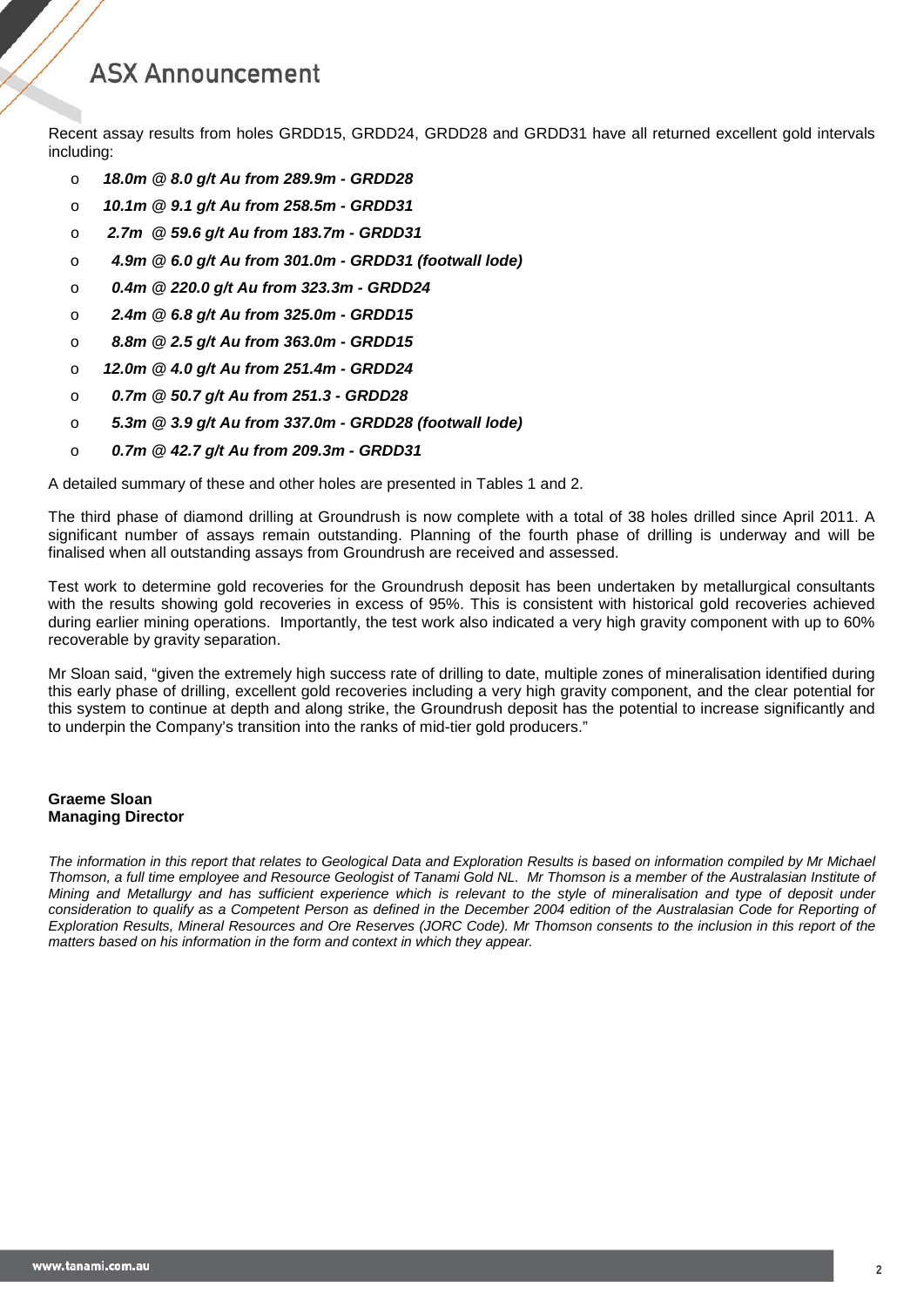#### **Tanami Gold NL Overview**

Tanami Gold NL is a Perth-based gold exploration and production company.

The Company is in production at its Western Tanami Operations (WTO), which comprises two mining centres, the Coyote underground mine and the Bald Hill open pit operations, both of which feed into the centrally located 350,000 tonnes per annum WTO treatment facility.

In March 2010, the Company acquired the Central Tanami Project (CTP) from Newmont Asia Pacific. The CTP is the subject of a Feasibility Study which is expected to be completed by October 2011. When in production the CTP will significantly add to the Company's production profile and will complement the Company's existing production base at the WTO. An extensive drill program is currently underway at the CTP with the main focus being Resource delineation at the Groundrush deposit.

The Company also has exposure to over 34,000 km<sup>2</sup> of prospective ground adjacent to and surrounding the WTO and CTP, through its 100% owned tenements and its strategic shareholding in ABM Resources NL.

Tanami Gold NL has current gold Resources of 2.3 million ounces and over 400,000 ounces of Reserves which will underpin the Company's long term growth and transition into a mid-tier gold producer.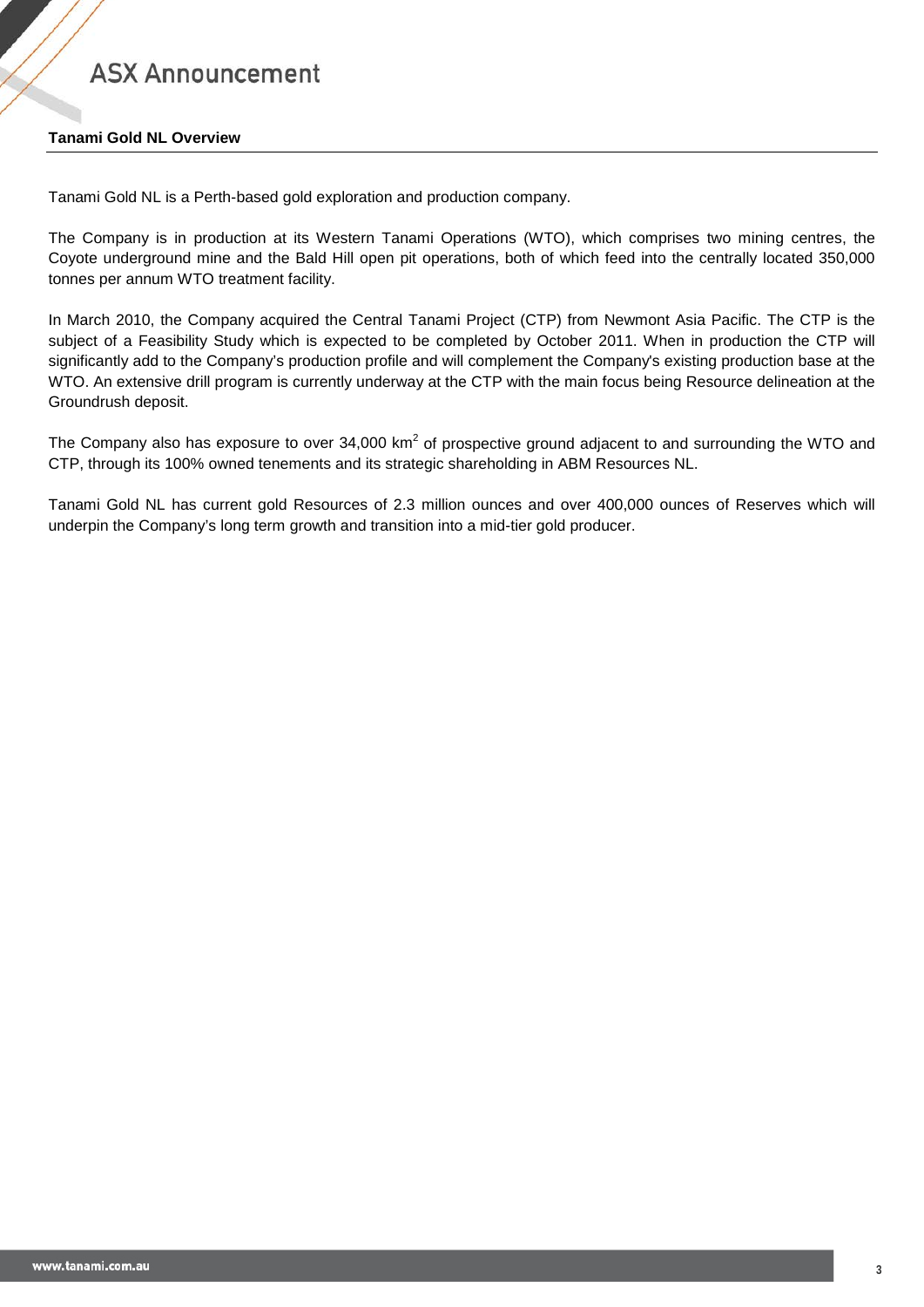

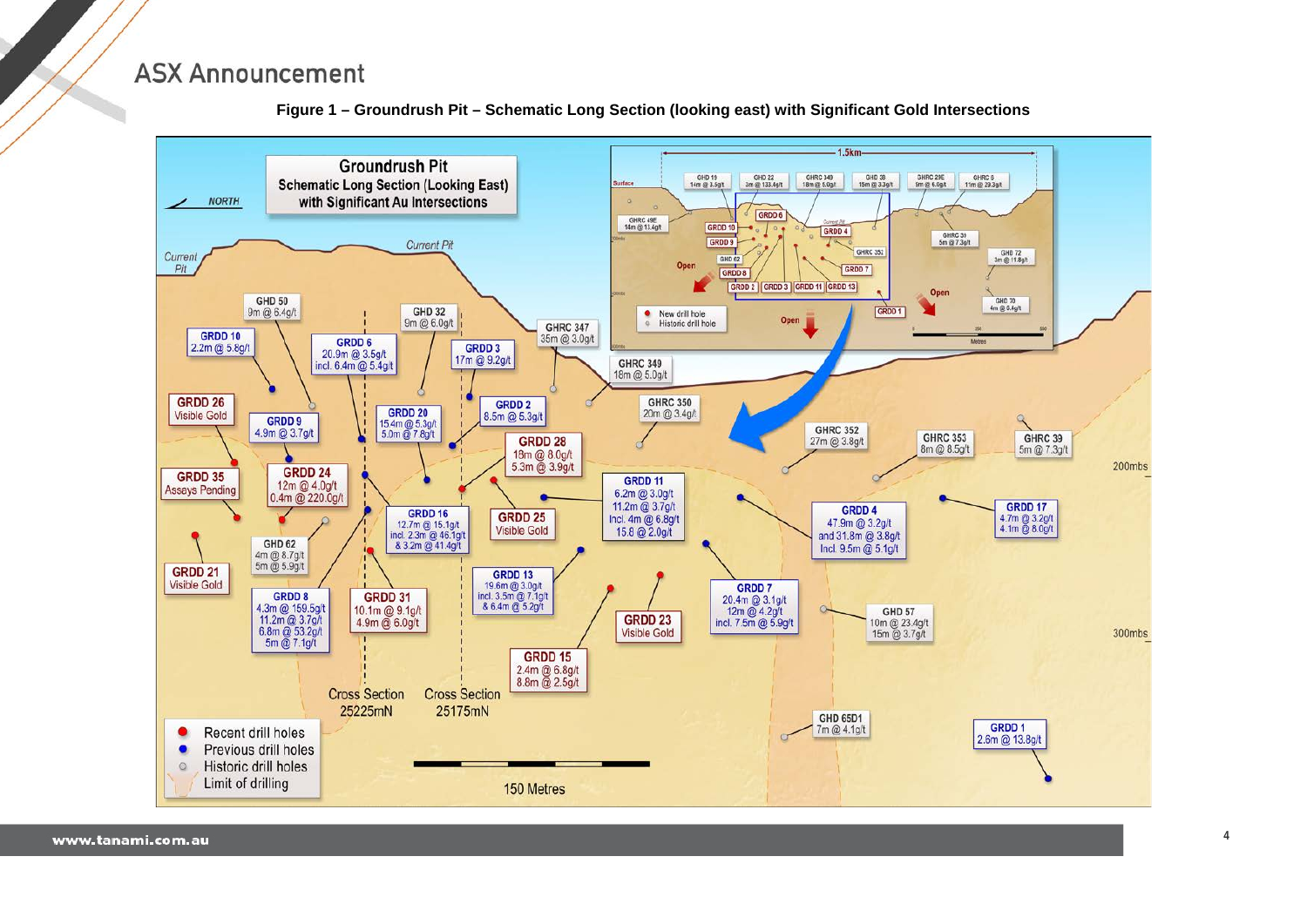

#### Figure 2 - Groundrush Schematic Cross Section 25175mN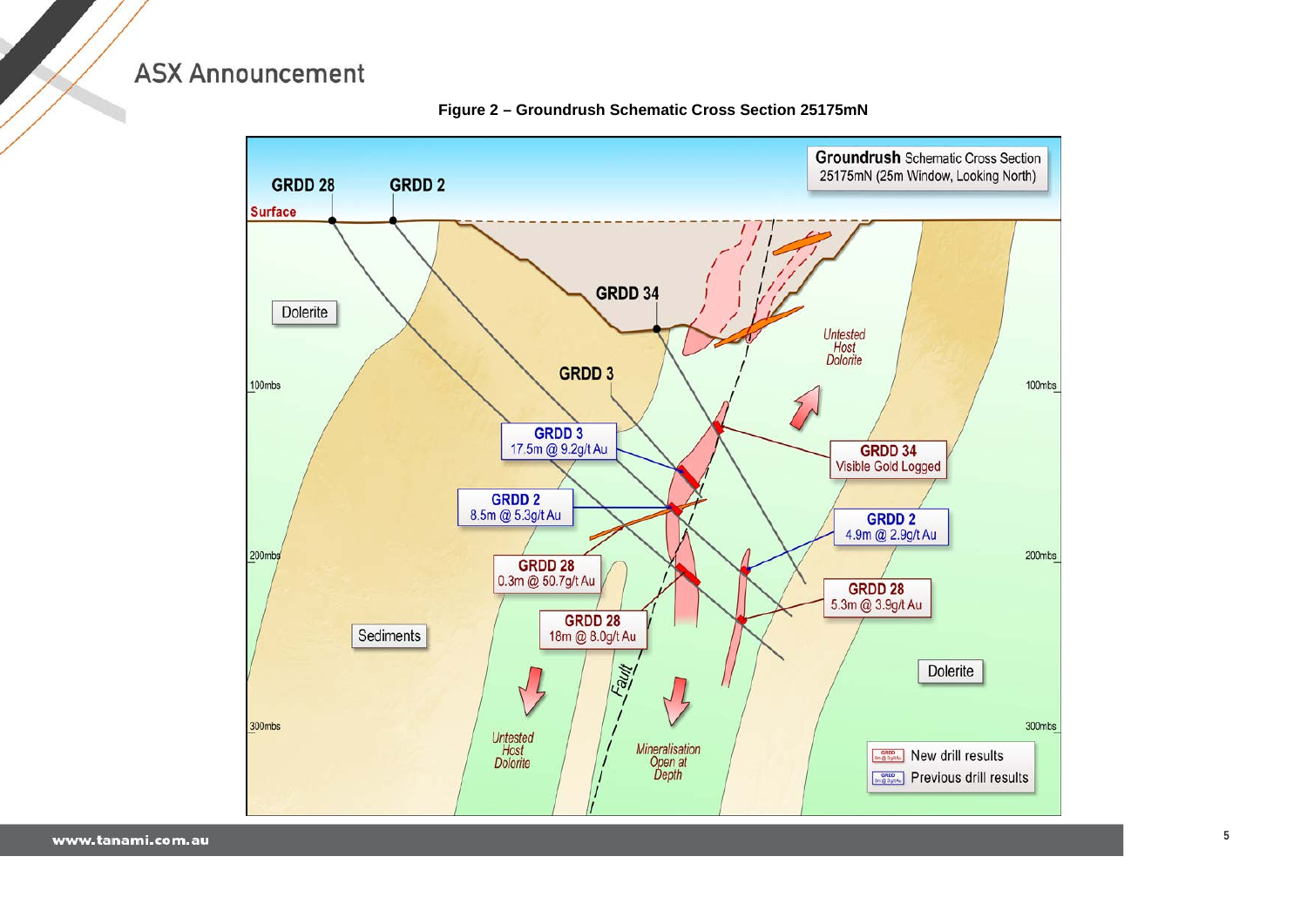

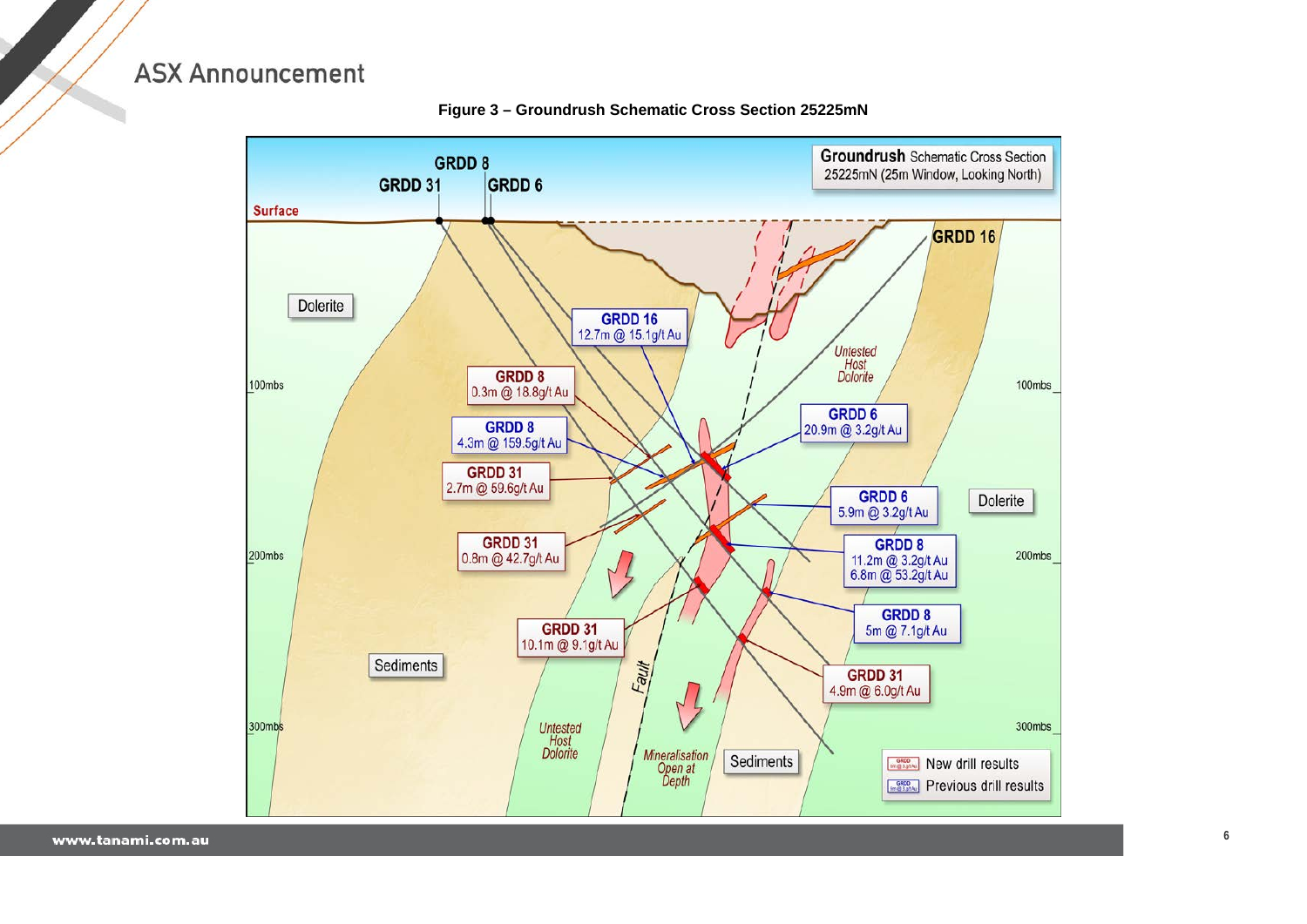#### **Table 1: Significant intersections from recent Groundrush diamond drilling**

| <b>Hole ID</b> | <b>Collar</b><br><b>Easting</b> | <b>Collar</b><br><b>Northing</b> | Collar<br><b>RL</b> | <b>Collar</b><br><b>Dip</b> | <b>Collar</b><br><b>Azimuth</b> | <b>Max</b><br><b>Depth</b> | <b>Metres</b><br><b>From</b> | <b>Metres</b><br>To: | <b>Interval</b><br><b>Width</b> | Grade<br>g/t Au   |
|----------------|---------------------------------|----------------------------------|---------------------|-----------------------------|---------------------------------|----------------------------|------------------------------|----------------------|---------------------------------|-------------------|
|                | 603849                          | 7820102                          | 422                 | $-48$                       | 46                              |                            | 325.0                        | 327.4                | 2.4                             | 6.8               |
| GRDD15         |                                 |                                  |                     |                             |                                 | 415                        | 363.0                        | 371.8                | 8.8                             | 2.5               |
| GRDD24         | 603813                          | 7820334                          | 423                 | $-55$                       | 48                              | 325                        | 251.4                        | 263.4                | 12.0                            | $4.0*$            |
|                |                                 |                                  |                     |                             |                                 |                            | 323.3                        | 323.7                | 0.4                             | 220.0             |
| GRDD28         |                                 |                                  |                     |                             |                                 |                            | 251.3                        | 252.1                | 0.7<br>50.7<br>8.0<br>18.0      |                   |
|                | 603828                          | 7820210                          | 420                 | $-48$                       | 44                              | 374.4                      | 289.9                        | 307.9                |                                 |                   |
|                |                                 |                                  |                     |                             |                                 |                            | 337.0                        | 342.3                | 5.3                             | 3.9               |
|                |                                 |                                  |                     |                             |                                 |                            | 183.7                        | 186.4                | 2.7                             | 59.6              |
| GRDD31         | 603865                          | 7820178                          | 422                 | $-55$                       | 48                              | 390                        | 209.3                        | 210.0                | 0.7                             | 42.7              |
|                |                                 |                                  |                     |                             |                                 |                            | 258.5                        | 268.6                | 10.1                            | 9.1<br>6.0<br>4.9 |
|                |                                 |                                  |                     |                             |                                 |                            | 301.0                        | 305.9                |                                 |                   |

#### **Notes to accompany Table 1**

- 1. Collar Northing, Easting and Azimuth are all in MGA Grid coordinates. Collar RL is relative to AHD. Collar coordinates may vary upon final survey.
- 2. Analyses by 50g fire assay with AAS finish of half diamond core samples.<br>3. No cutting of grades has been applied. Assays are rounded to nearest 0.1
- 
- 3. No cutting of grades has been applied. Assays are rounded to nearest 0.1g/t.<br>4. Significant intersections are greater than 1.0g/t with maximum 2 metres interr 4. Significant intersections are greater than 1.0g/t with maximum 2 metres internal dilution.
- 5. \*Significant intersections are greater than 0.2g/t with maximum 3 metres internal dilution
- 6. Intervals are all down hole length.

| <b>Hole ID</b>    | <b>Collar</b><br><b>Easting</b> | <b>Collar</b><br><b>Northing</b> | <b>Collar</b><br><b>RL</b> | <b>Collar</b><br><b>Dip</b> | <b>Collar</b><br><b>Azimuth</b> | Hole<br><b>Depth</b> | <b>Depth</b><br><b>From</b> | <b>Depth</b><br><b>To</b> | <b>Interval</b><br><b>Width</b> | Grade<br>g/t Au   |  |  |
|-------------------|---------------------------------|----------------------------------|----------------------------|-----------------------------|---------------------------------|----------------------|-----------------------------|---------------------------|---------------------------------|-------------------|--|--|
| GRDD1             | 603980                          | 7819851                          | 420                        | $-57$                       | 50                              | 447.7                | 346.5                       | 349.1                     | 2.6                             | $13.8*$           |  |  |
| GRDD <sub>2</sub> | 603856.7                        | 7820236                          | 420                        | $-48$                       |                                 |                      | 235.5                       | 244.0                     | 8.5                             | 5.3               |  |  |
|                   |                                 |                                  |                            |                             | 50                              | 333.8                | Inc 239.5                   | 243.0                     | 3.5                             | 8.1               |  |  |
|                   |                                 |                                  |                            |                             |                                 |                      | 198.0                       | 214.0                     | 16.0                            | 9.7               |  |  |
| GRDD 3            | 603859                          | 7820309                          | 420                        | -60                         | 73.5                            | 267.7                | Inc 198.0                   | 199.7                     | 1.7                             | 64.6              |  |  |
|                   |                                 |                                  |                            |                             |                                 |                      | Inc 207.0                   | 214.0                     | 7.0                             | 5.8               |  |  |
| GRDD4             |                                 |                                  |                            |                             |                                 |                      | 243.1                       | 291.0                     | 47.9                            | $3.2*$            |  |  |
|                   | 603888                          | 7820109                          | 420                        | $-48$                       | 58.5                            | 309.9                | Inc 243.1                   | 255.9                     | 12.8                            | 2.6               |  |  |
|                   |                                 |                                  |                            |                             |                                 |                      | Inc 259.2                   | 291.0                     | 31.8                            | 3.8<br>5.1<br>1.9 |  |  |
|                   |                                 |                                  |                            |                             |                                 |                      | 303.0                       | 304.9                     |                                 |                   |  |  |
|                   |                                 |                                  |                            |                             |                                 |                      | 188.5                       | 209.4                     | 20.9                            | 3.5<br>6.4<br>5.4 |  |  |
| GRDD6             | 603871                          | 7820313                          | 420                        | $-48$                       | 47.5                            | 276.6                | Inc 196.6                   | 203.0                     |                                 |                   |  |  |
|                   |                                 |                                  |                            |                             |                                 |                      | 225.1                       | 231.0                     | 5.9                             | 3.2               |  |  |
|                   |                                 |                                  |                            |                             |                                 |                      | 275.3                       | 295.7                     | 20.4                            | $3.1*$            |  |  |
| GRDD7             | 603853                          | 7820102                          |                            | $-48$                       |                                 |                      | Inc 275.3                   | 276.8                     | 1.5                             | 16.9              |  |  |
|                   |                                 |                                  | 420                        |                             | 56                              | 420.8                | 302.0                       | 303.3                     | 1.3                             | 7.9               |  |  |
|                   |                                 |                                  |                            |                             |                                 |                      | 307.0                       | 319.0                     | 12.0                            | 4.5               |  |  |
| GRDD8             | 603866                          | 7820310                          | 420                        | $-55$                       | 48                              | 336.5                | 170.0                       | 173.2                     | 3.2                             | 2.8               |  |  |

#### **Table 2 : Significant intersections from Groundrush diamond drilling** *(Previously reported)*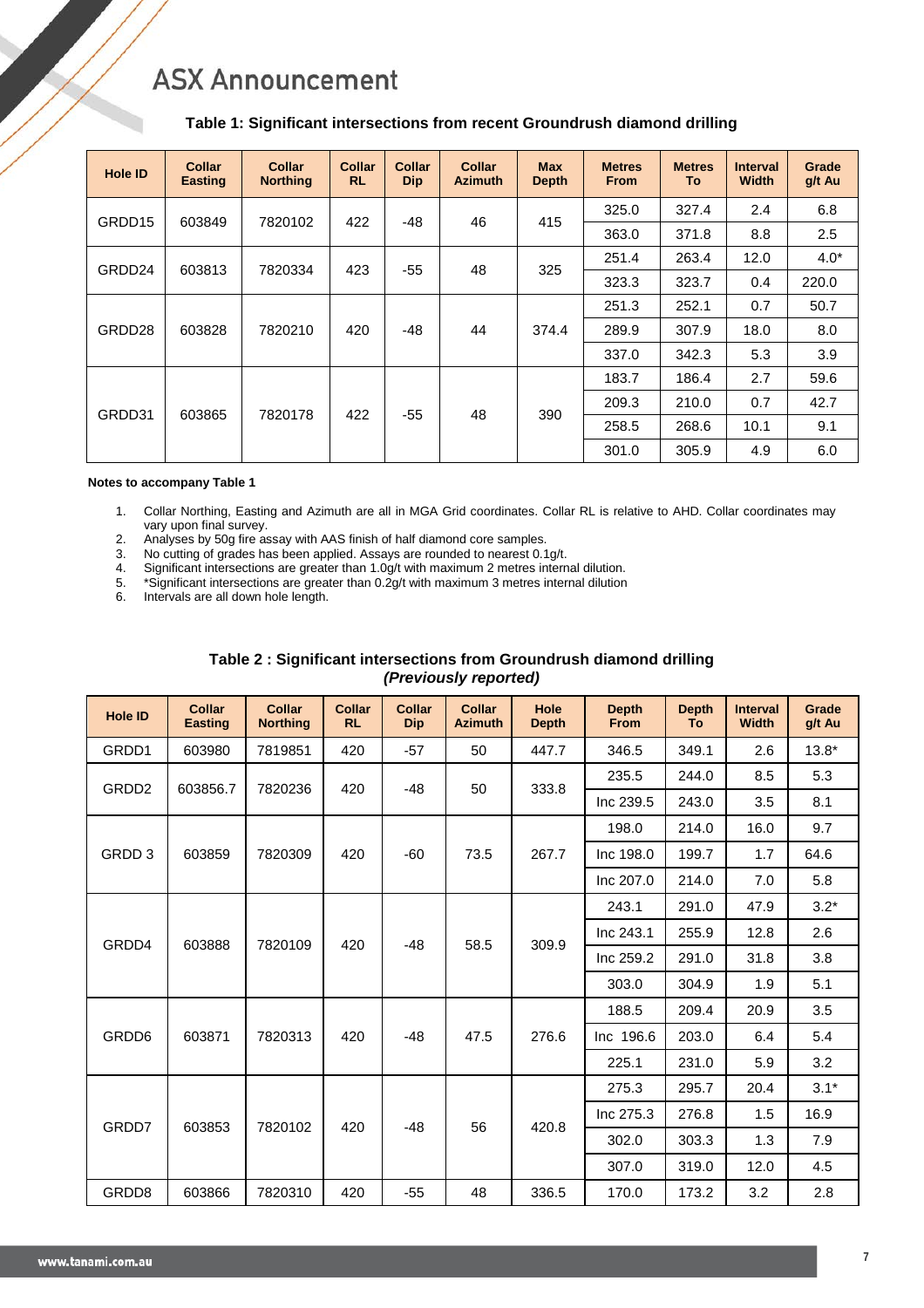|        |        |         |     |         |      |       | 183.9     | 188.2 | 4.3     | 159.5*                                                                                                                                          |
|--------|--------|---------|-----|---------|------|-------|-----------|-------|---------|-------------------------------------------------------------------------------------------------------------------------------------------------|
|        |        |         |     |         |      |       | Inc 185.0 | 187.0 | 2.0     | 341.6                                                                                                                                           |
|        |        |         |     |         |      |       |           | 235.6 | 11.2    | 3.7                                                                                                                                             |
|        |        |         |     |         |      |       | 239.0     | 245.8 | $6.8\,$ | $53.2+$                                                                                                                                         |
|        |        |         |     |         |      |       | 273.0     | 278.0 | 5.0     | 7.1                                                                                                                                             |
| GRDD9  | 603830 | 7820352 | 420 | $-53$   | 46.5 | 325   | 225.9     | 230.8 | 4.9     | 3.7                                                                                                                                             |
| GRDD10 | 603869 | 7820379 | 420 | $-52.5$ | 46.5 | 420.6 | 182.5     | 184.2 | 2.2     | 5.8                                                                                                                                             |
|        |        |         |     |         |      |       | 239.0     | 245.2 | 6.2     | 3.0                                                                                                                                             |
|        |        |         |     |         |      |       | 251.0     | 266.8 | 15.8    | 2.0<br>3.8<br>3.7<br>6.8<br>$3.0^{#}$<br>7.1<br>4.6<br>5.2<br>15.5<br>15.12<br>46.1<br>41.3<br>3.2<br>8.0<br>32.9<br>5.6<br>5.3<br>10.9<br>12.2 |
| GRDD11 | 603867 | 7820179 | 420 | $-50$   | 51.5 | 408.7 | Inc 262.0 | 266.8 | 4.8     |                                                                                                                                                 |
|        |        |         |     |         |      |       | 311.0     | 322.2 | 11.2    |                                                                                                                                                 |
|        |        |         |     |         |      |       | Inc 311.0 | 315.0 | 4.0     |                                                                                                                                                 |
|        |        |         |     |         |      |       | 289.4     | 309.0 | 19.6    |                                                                                                                                                 |
|        | 603862 | 7820146 | 420 | $-50$   |      | 415.9 | Inc 291.0 | 294.5 | 3.5     |                                                                                                                                                 |
| GRDD13 |        |         |     |         | 48.5 |       | Inc 302.9 | 306.0 | 3.1     |                                                                                                                                                 |
|        |        |         |     |         |      |       | 331.5     | 337.9 | 6.4     |                                                                                                                                                 |
| GRDD14 | 604292 | 7819563 | 366 | $-54$   | 51.7 | 187   | 88.9      | 89.2  | 0.3     |                                                                                                                                                 |
| GRDD16 | 604079 | 7820474 | 420 | 235     |      | 422   | 192.2     | 204.9 | 12.7    |                                                                                                                                                 |
|        |        |         |     | -47     |      |       | inc 199   | 201.3 | 2.3     |                                                                                                                                                 |
|        |        |         |     |         |      |       | 208.6     | 211.8 | 3.2     |                                                                                                                                                 |
| GRDD17 | 603954 | 7819965 | 421 | $-53$   | 48.8 | 398   | 244.0     | 248.7 | 4.7     |                                                                                                                                                 |
|        |        |         |     |         |      |       | 307.3     | 311.3 | 4.1     |                                                                                                                                                 |
| GRDD18 | 604309 | 7819548 | 368 | -55     | 50   | 188   | 9.0       | 10.0  | 1.0     |                                                                                                                                                 |
|        |        |         |     |         |      |       | 63.1      | 65.5  | 2.5     |                                                                                                                                                 |
|        |        |         |     |         |      |       | 261.0     | 276.4 | 15.4    |                                                                                                                                                 |
| GRDD20 | 603848 | 7820263 | 423 | $-51$   | 52.8 | 355   | Inc 269.1 | 272.0 | 2.9     |                                                                                                                                                 |
|        |        |         |     |         |      |       | Inc 274.5 | 276.4 | 1.9     |                                                                                                                                                 |
|        |        |         |     |         |      |       | 312.0     | 317.0 | 5.0     | 7.8                                                                                                                                             |

#### **Notes to accompany Table 2**

1. Collar Northing, Easting and Azimuth are all in MGA Grid coordinates. Collar RL is relative to AHD. Collar coordinates may vary upon final survey.

2. Analyses by 50g fire assay with AAS finish of half diamond core samples.

3. No cutting of grades has been applied. Assays are rounded to nearest 0.1g/t.

4. Significant intersections are greater than 0.5g/t with maximum 2 metres internal dilution.

5. \*Significant intersections are greater than 0.2g/t with maximum 3 metres internal dilution

6. + Previously reported as 9.5m @ 38.8g/t.

7. #Previously reported as 6.4m @ 4.4g/t

8. Intervals are all down hole length.